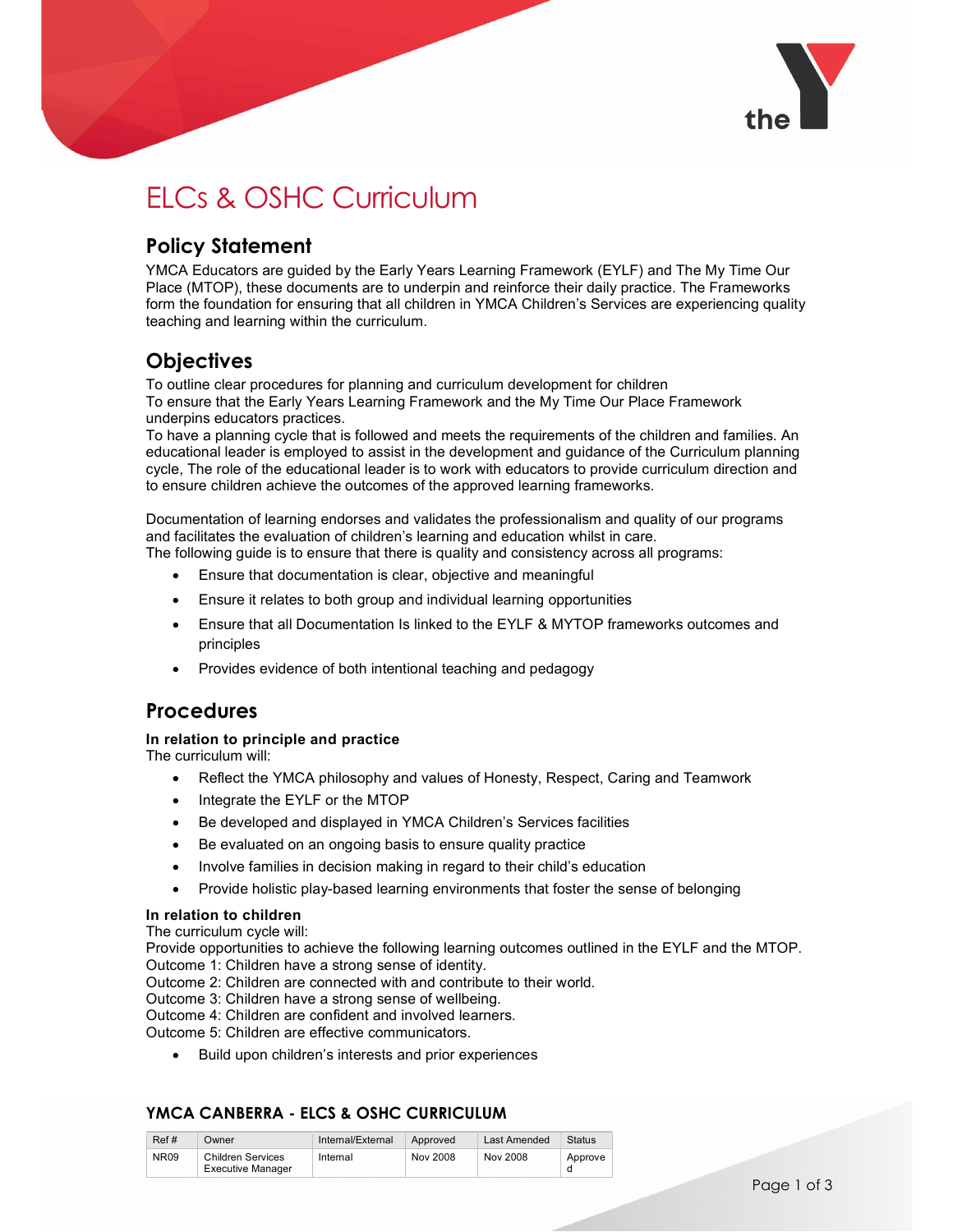

- Respect and consider all children's opinions by providing opportunities for discussions and decision making regarding their learning
- Encourage children to actively participate in a variety of experiences
- Provide a balance of experiences including; indoor/outdoor, quiet/active, individual/group, planned/spontaneous, child initiated/adult intentional teaching
- Recognise the tasks of eating, toilet practices, dressing, and resting, as important learning opportunities. Children's individual rhythm's should be recognised and respected
- Be inclusive and flexible to meet all children's individual interests, abilities and learning potential

#### In relation to families

The curriculum cycle will:

- Families are welcomed to contribute to the planning and curriculum cycle and its implementation
- Families are encouraged to share their children's experiences with educators for curriculum development purposes
- Families will be approached in a variety of ways to discuss their children's learning with educators
- Families are encouraged to provide feedback on curriculum
- Families will approach educators with respect to diversity, experience and knowledge

#### In relation to Communities

The curriculum cycle will:

- Develop a sense of belonging with people, country and community;
- Enable educators to plan experiences that reflect and acknowledge the values, traditions and beliefs of the families and community in which it is located
- Establish connections within the local and broader community in a variety of ways to enhance the learning opportunities. This includes inviting guests, making connections with local indigenous peoples, businesses and organisations, taking children on local walks/excursions.
- Provide opportunities for volunteers to participate in programs
- Establish a positive visual, known presence in the local and broader community

#### In relation to Educators

The curriculum cycle will:

- Will adopt, practice and implement the EYLF/MTOP to underpin curriculum planning cycle;
- Use the EYLF/MTOP learning outcomes which are designed to capture the integrated and complex learning of children as a guide to planning for children's learning
- Identify children's strengths and interests, choose appropriate teaching strategies and create the learning environment
- Plan and implement a curriculum based on children's interests and learning potentials
- Carefully observe children's learning to guide further curriculum planning
- Provide opportunities for uninterrupted play based learning individually and group play
- Curriculum planning will view children as capable and competent learners
- Encourage educators to include children to be actively involved in the planning, implementation and evaluation of the curriculum
- Build secure, respectful and reciprocal relationships with children
- Assist educators to facilitate, co-construct and scaffold children's learning

#### YMCA CANBERRA - ELCS & OSHC CURRICULUM

| Ref#        | Owner                    | Internal/External | Approved | Last Amended | <b>Status</b> |
|-------------|--------------------------|-------------------|----------|--------------|---------------|
| <b>NR09</b> | <b>Children Services</b> | Internal          | Nov 2008 | Nov 2008     | Approve       |
|             | Executive Manager        |                   |          |              |               |